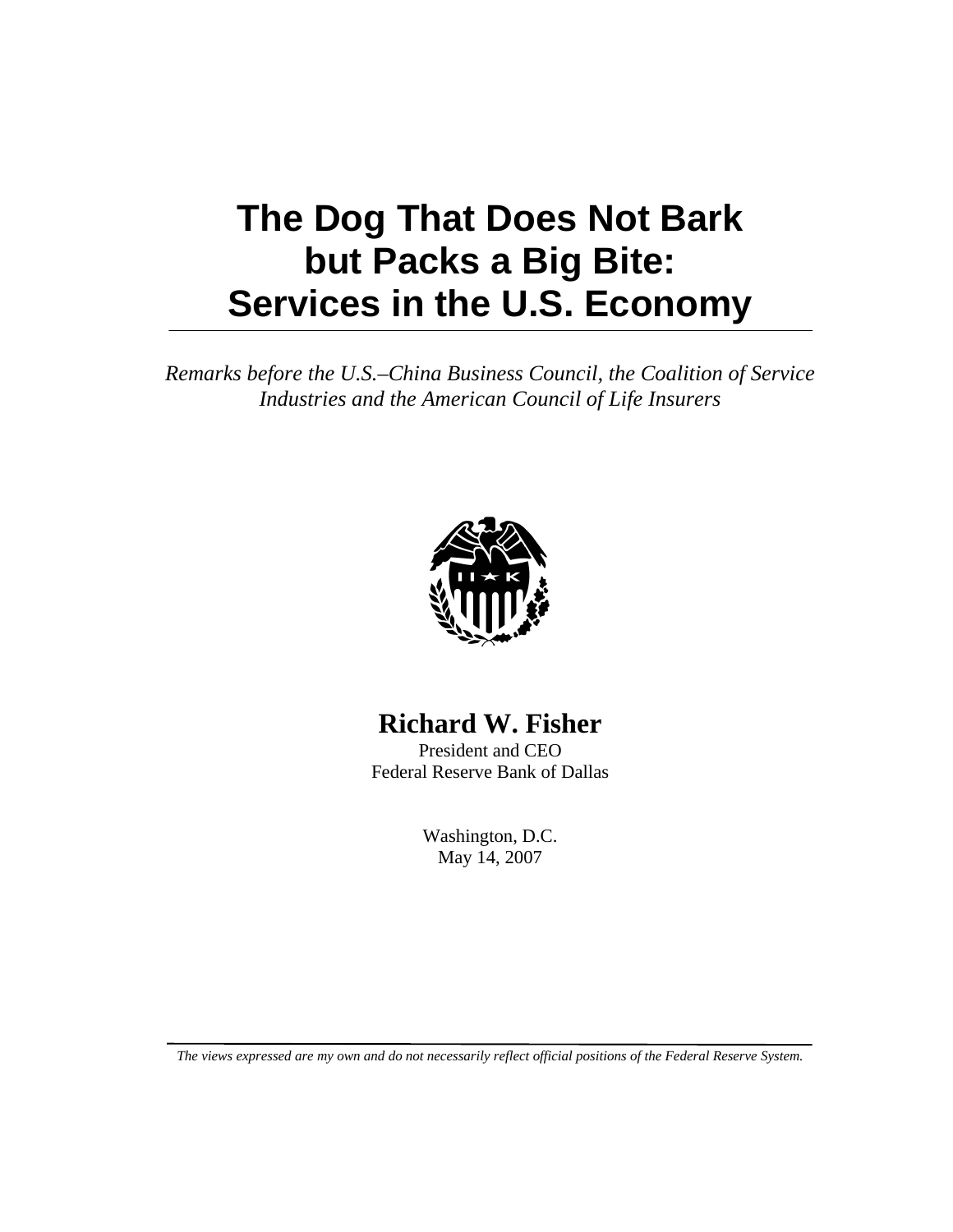## **The Dog That Does Not Bark but Packs a Big Bite: Services in the U.S. Economy**

## Richard W. Fisher

Peter Ustinov, the great actor, used to chide the British foreign service by saying he was "convinced there is a small room in the attic of the Foreign Office where future diplomats are taught to stammer." We do not stammer at the Fed, but we have been known to mumble on occasion. In most central banks, there has traditionally been a premium paid for being opaque.

Alas, obscurity is not our privilege in the reality show that is today's financial world.

The conduct of monetary policy is inherently a forward-looking exercise: The Fed sets policy with the goal of holding future inflation at a reasonable minimum while helping economic activity and employment grow at maximum sustainable rates. To do so, the Fed must consider both current and expected inflation and growth. A certain degree of transparency and clarity helps increasingly sophisticated business and financial market operators manage risk. Mindful that our actions and deeds condition the expectations of risk takers, it makes sense for central bankers to provide context for our decisions.

This evening, I would like to give you a little perspective from my perch at the Dallas Fed. I would like to talk, hopefully with nary a mumble nor stammer, about the service sector and what I consider the consequences of having services, rather than manufacturing, as the driving force of our economy. These views are my own and, I hasten to add, do not necessarily reflect the views of my colleagues on the Federal Open Market Committee.

First, let me give you some facts to set the stage. America's economy is a behemoth. In 2005, the Dallas district of the Federal Reserve System—all of Texas, 26 parishes in Louisiana and 18 counties in New Mexico—produced 25 percent more output than India in dollar terms. The Twelfth District, headquartered in San Francisco and overseen by my colleague Janet Yellen, produced more output than all of China. The 140 million workers in the United States produce over \$13.2 trillion in economic output; 82 percent of those 140 million workers are employed in the service sector, producing 70 percent of our GDP.

Over the decades, the inexorable forces of capitalist evolution have shifted our economic base from agriculture to manufacturing and now to services. The iconic economist Joseph Schumpeter wrote that "stabilized capitalism is a contradiction in terms." The transformation of the American economic landscape over time is testimony to our ability to harness our innovative, educated and entrepreneurial culture to master—rather than be victimized by—the instability that is inherent in capitalism. Since the first risk takers arrived on the shores of Virginia and at Plymouth Rock, it has been in our DNA to climb up the value-added ladder. A little history:

• Two hundred years ago, over 90 percent of the U.S. workforce was in agriculture. By the end of the first decade of the 20th century, that share had shrunk to 37 percent of the workforce. Today, less than 1.5 percent of America's labor pool works on farms and ranches—yet we are producing an agricultural abundance.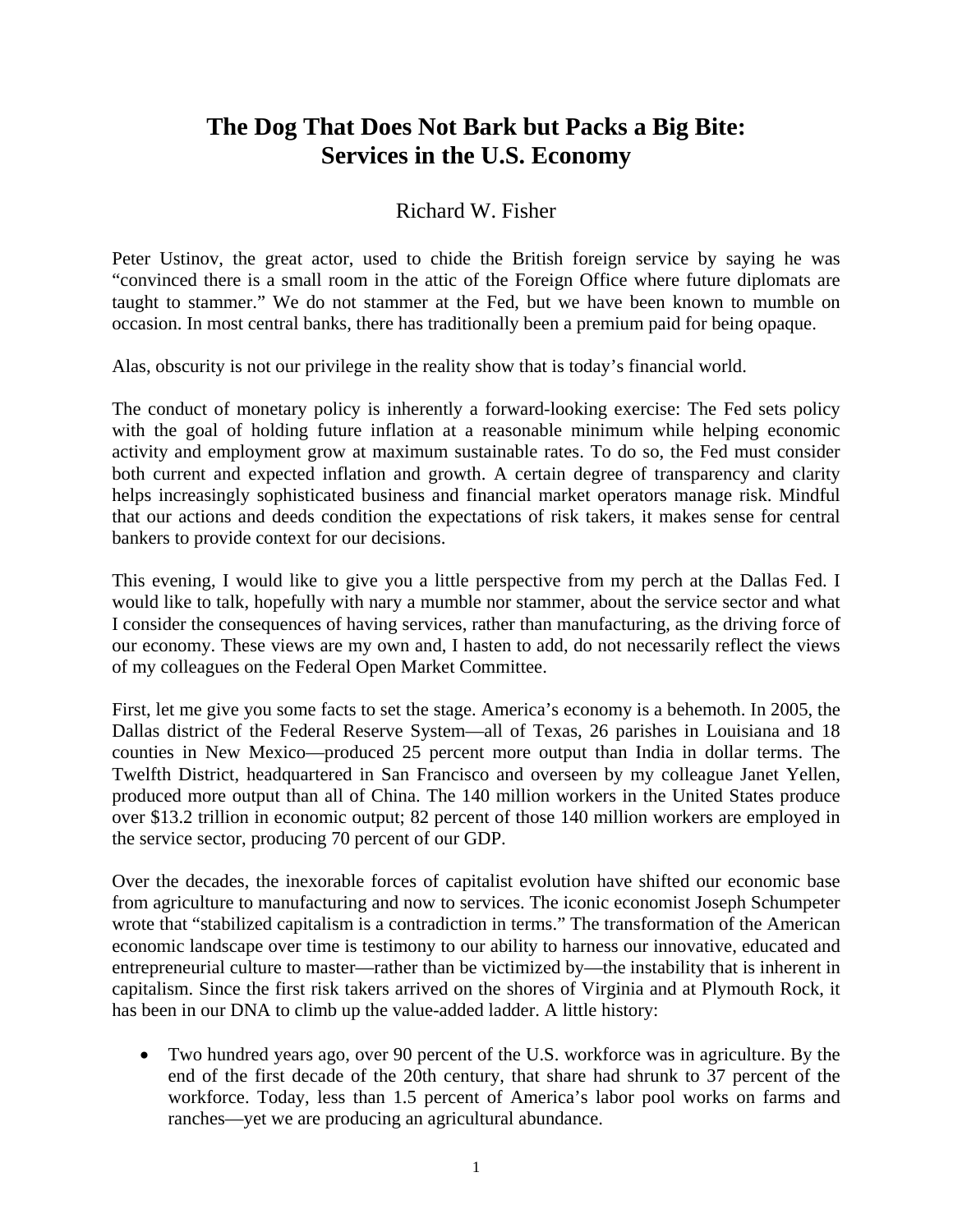- Two hundred years ago, 4 percent of our labor force worked in industry, which includes manufacturing, construction and mining. By 1900, the figure had grown to 28 percent, on its way to peaking at around 38 percent in the 1950s and '60s. Today, traditional industry employs just 16 percent of our fellow workers—and we're producing more goods than ever.
- Two hundred years ago, 4 percent of the workforce was in services. The percentage of service workers has steadily grown, reaching 26 percent in 1900, passing 50 percent in the 1950s and, as I mentioned earlier, employing 82 percent of our workforce today.

Let me put these numbers in perspective for you by contrasting them with China. Today, about 44 percent of China's working population is still in agriculture, compared with America's 2 percent. Employment in the Chinese industrial sector is 23 percent, compared with our 16 percent. China's service sector employs a little bit more than 30 percent of China's laborers, compared with our 82 percent. In other words, China's labor distribution between agriculture, industry and services is about the same as ours was in 1900.

Since the demise of Mao, the Chinese have made great strides in improving their education system. They are producing graduates in prodigious quantities. And yet they are a long way from having the quality educational system needed to produce trained workers capable of rivaling ours. Around 15 percent of China's population aged 25–65 has a high school degree, compared with 85 percent in the United States. One of every 20 Chinese in that age group has a college degree, compared with one in three in the U.S. In China, 700 people out of every million are R&D researchers. Here, that number is at least 6.5 times higher.

And in terms of wealth, it is interesting to note that China's real GDP per capita is roughly 1/25th the size of ours, about the same level as what the U.S. achieved over a century ago.

Our per capita wealth has grown as we've moved up the value-added ladder. Generally speaking, our highest paying jobs are in services—engineers, scientists, computer systems analysts, stock brokers, professors, doctors, lawyers, dentists, CPAs, entertainers and other service providers, to say nothing of the mega-compensation paid to hedge fund managers and financial engineers.

Beginning in 1993, the average wage for private services employees surpassed base industry wages. By 1999, all nonretail services employees, even public service employees like government workers and teachers, were averaging more pay per hour than industrial workers.

The destructive side of the process of capitalism's "creative destruction" is evident in the numbers as old professions give way to new, higher-paying ones. The number of U.S. farm laborers decreased 20 percent between 1992 and 2002. In the same 10-year time frame, employment of telephone operators decreased 45 percent. That of sewing machine operators decreased 50 percent between 1992 and 2002. This is not ancient history; this all occurred within a time frame that is fresh in the memory of everyone in this room.

Yet within that same time frame—between 1992 and 2002—the number of architects grew 44 percent, legal assistants 66 percent and financial services employees 78 percent. Today, there are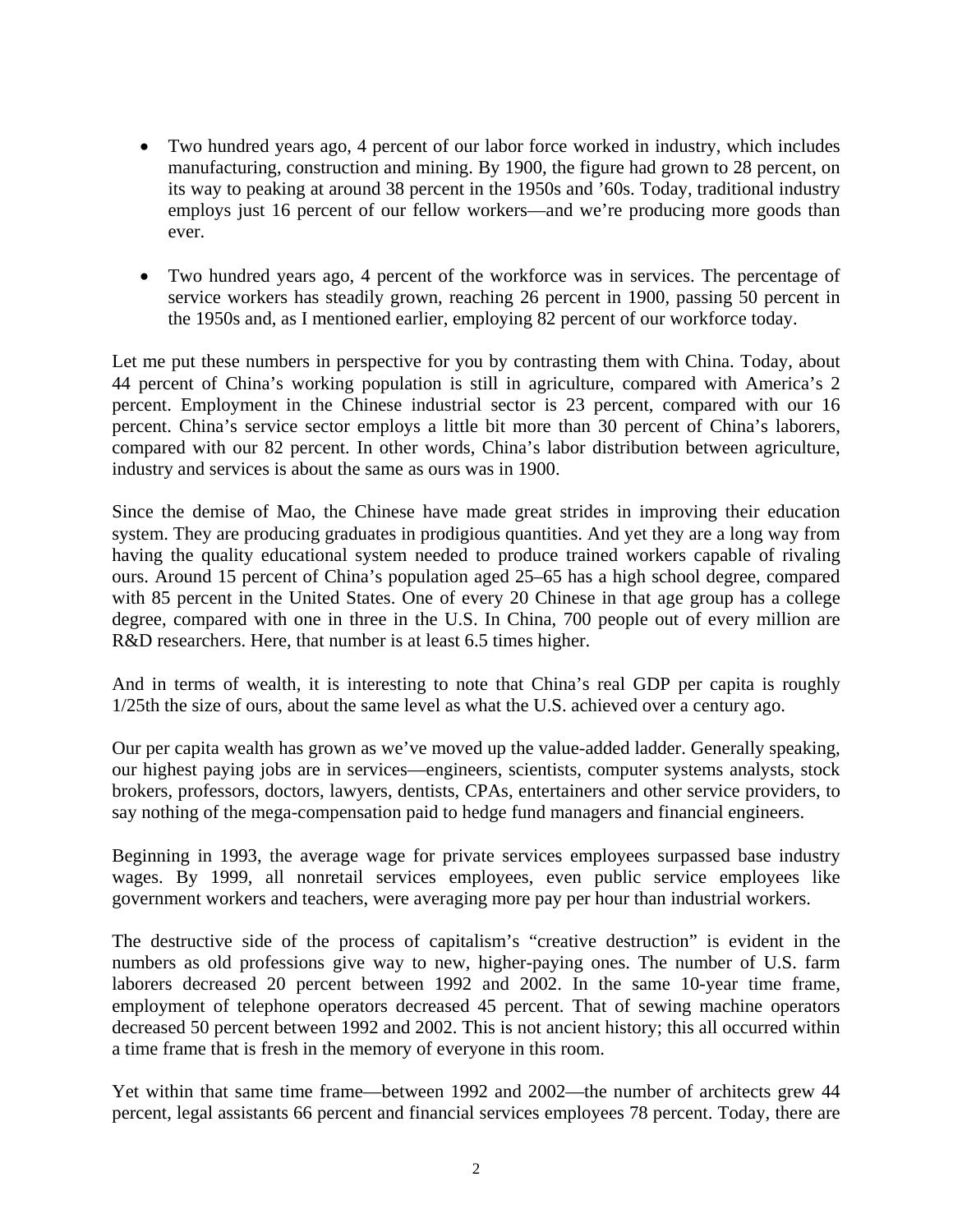nearly a million webmaster jobs, a category that didn't even exist until the early 1990s. The creative side of creative destruction has replaced lost jobs in declining sectors with new ones in emerging sectors.

Since 1992, the goods-producing sector has seen its share of nonfarm payrolls fall by 3.9 percentage points. However, the losses have been more than offset by job gains in just three service sectors—professional and business services, health care, and leisure and hospitality.

Today, manufacturing employs one of 10 U.S. workers, about the same number as the leisure and hospitality sector. One in 20 works in construction—fewer than in financial services. Nearly the same number of people work in government as in the goods-producing sector as a whole. In the past year, the number of manufacturing jobs shrank by 1 percent. In contrast, employment grew by around 3 percent in education, health care, and leisure and hospitality and by over 5 percent in professional services.

Here is a statistic that about beats all: At the end of 2005, the U.S. auto and auto parts manufacturing industry employed about 1.1 million workers and added 0.8 percent of the value to our GDP. The legal services sector employed nearly the same number, but contributed 1.5 percent of the value added to GDP. I will resist the temptation to make a lawyer joke because this is no laughing matter to economists: The legal services industry provides as many jobs as auto manufacturers but contributes nearly twice the value-added to our economic output.

I think you get the point: The service sector, not autos and other forms of traditional manufacturing, drives our economy. And will continue doing so.

Looking forward, the Department of Commerce projects that the fastest growing jobs between now and 2014 will be among general managers, health care workers, postsecondary teachers, retail salespeople, customer service reps and other service providers. In contrast, among the jobs with the greatest projected decline will be textile plant workers, machine operators, farmers and ranchers, meter readers, computer and telephone operators, typists, couriers and, to the relief of all families who like to sit down to supper undisturbed, telemarketers and door-to-door salespeople.

The shift of jobs away from the goods and lower-value-added service sectors to higher-end services is not a new phenomenon. Indeed, it is part of a longer term trend of employment moving to sectors that produce for an increasingly wealthy country, meet the health care needs of our aging population, and provide U.S. employers with the highly trained and flexible workers they need in a broader, more accessible global economy brimming with unskilled labor.

As people get richer, they shift their spending toward relatively more services. Evidence can be found in the buying patterns of U.S. households, in the historical timeline of the U.S. economy and in nations around the world. For every dollar Americans spend on goods, we spend \$1.70 on services—roughly a 60 percent mix in favor of services. In contrast, China spends 58 percent of its consumption on goods versus 42 percent on services. In even poorer India, services represent just 37 percent of spending—the reverse image of the U.S.

In 1979, I was a young member of the U.S. delegation President Carter sent to China to settle the claims left after Mao's government seized the railroad rolling stock we had lent Chiang Kai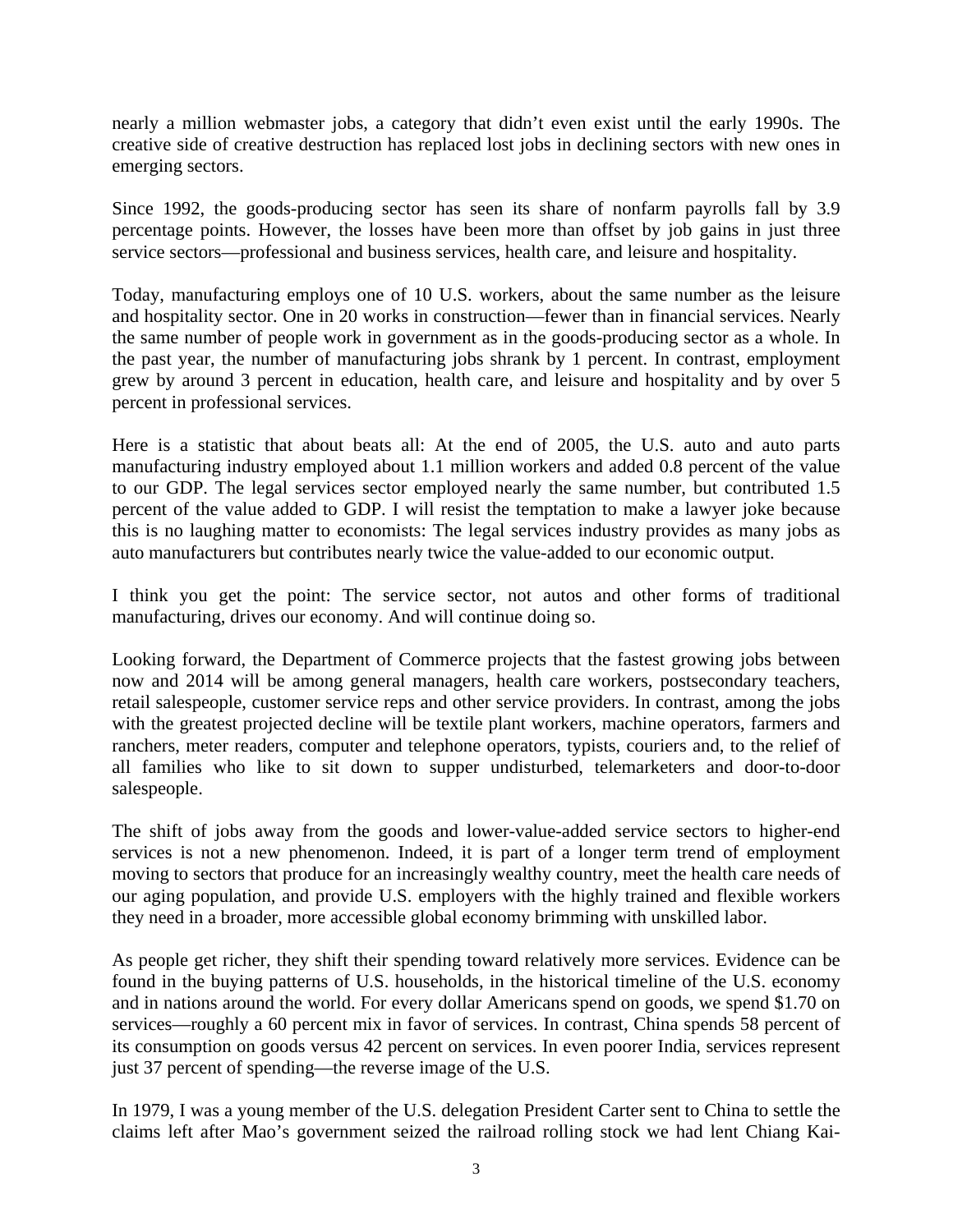shek. President Nixon had normalized political relations in the early 1970s, but it fell to President Carter to normalize economic relations and finally raise the flag at the U.S. Embassy.

So that we could begin to trade with each other and get on with a normal relationship, Treasury Secretary Michael Blumenthal was dispatched to negotiate with Deng Xiaoping. I was Blumenthal's assistant, so I accompanied him to all his meetings with the Chinese leader. I will never forget our first meeting with Deng. He was electrifying. You may remember he was a short fellow—barely 5 feet, if memory serves—but he was a giant of a man with big dreams. In our first meeting, he entered the room and cackled, "Where are these big American capitalists I am supposed to be so afraid of?"

He then laid out his vision of driving China down "the capitalist road," a plan he did not proclaim publicly until later. Deng told us then that he would unleash the Chinese genius and focus it on development and modernization. To him, when it came to ideologies, it didn't "matter whether it is a yellow cat or a black cat, as long as it catches mice."

We all know the Chinese have caught economic mice in droves. Since 1979, China reports having grown at better than 9.6 percent a year, adding up to a better-than tenfold expansion of the economy to date. China's factories produced 200 room air conditioners in 1978; today, they claim to make 79 million a year. Back in the dark old days of rigid central planning, the Chinese produced 679,000 tons of plastics; last year, they were up to 25 million tons—37 times as much. In 2003, China turned out 260 billion more square feet of cloth than it did in 1978. Today's great building boom is occurring in China, where their government reported 38 billion square feet of floor space was under construction in 2005 for all kinds of structures, compared with 5.7 billion square feet in the United States.

As China grows—and clearly its manufacturing sector is fueling a very fast growth rate—we know its demand for services will increase even faster. This is good news for U.S. services businesses, because we are king of the global services providers, with an impressive array of sophisticated and high-quality products and services available for sale.

The size and wealth of our market and our tradition of consumer sovereignty have created the largest and most advanced service economy in the world, a fact reflected in our trade balance. We have consistently run a massive trade deficit—we have done so since the '70s. Few, however, realize that we run a growing surplus in services trade. That surplus topped \$70 billion in 2006, trimming down our overall trade deficit by over 8 percent. Perhaps more important, the positive services gap has been getting bigger.

The U.S. remains a major destination for international travelers, so it should come as no surprise that in the bookkeeping for our external account, travel is the largest private service we export. Lately, however, travel's prominence in the statistics has been challenged by other higher-valueadded services. Over the past decade, exports of travel, transportation and tourism have grown by 2.9 percent per year. By contrast, computer and information services and research and development have been growing at a double-digit pace. Similar stories abound. Our business services of accounting, auditing, management and consulting—along with insurance, finance and training—have increased mightily, thanks to technological advances that have made those services more tradable. With 16 percent of the world population plugged into the Internet and 41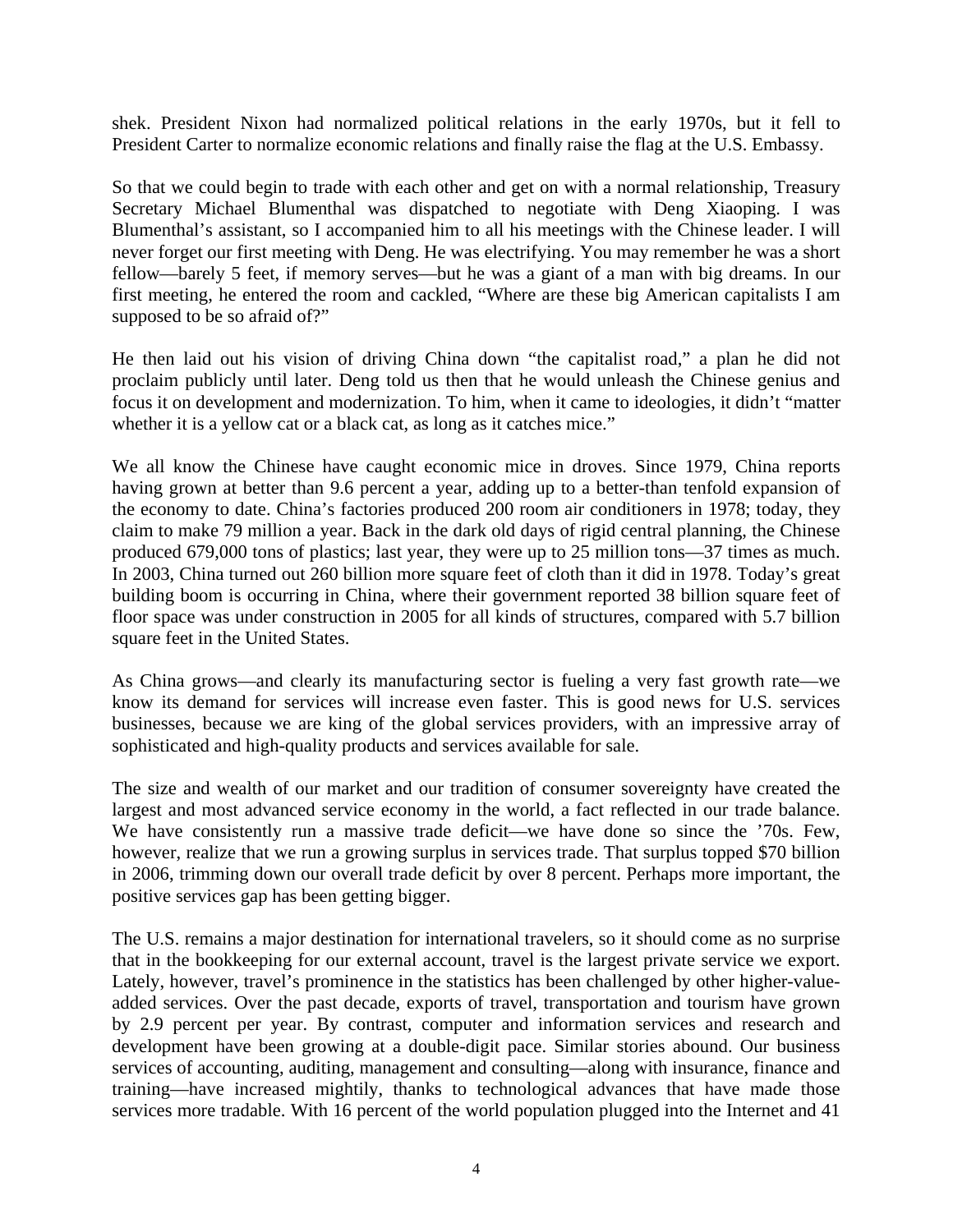percent using cell phones, many knowledge-based services can today be sold across the oceans through cyberspace at a fraction of traditional shipping costs.

America tends to export things that are high on the value-added ladder and import from lower down. In computer and information services, for example, we export \$5.4 billion and import \$2.2 billion. Dig deeper into the data and you will find that we largely export the services of systems architects and designers, while we import the services of basic programmers, who are the foot soldiers of the information economy. In services exports, as in manufacturing and agriculture, we are constantly moving up the value-added ladder.

We export twice as much intellectual property as we import. Our royalty and license fee income has been growing at 8 percent a year since 1992. Our exports of legal services have grown at 7 percent per year, and they now total nearly five times our imports. Exports of industrial engineering services have increased 18 percent per year since 1992, and we are now shipping out 13 times as much as we are receiving.

Our exports of film and TV rentals are 11 times greater than our imports. Of the 15 biggestbudget Hollywood movies made as of 2006, eight of them would have lost money if seen only in the U.S.—a total of \$458 million in losses among them. However, when you include overseas sales, not only did all eight of them make money, but as a group they netted nearly \$1.1 billion after production costs.

When I was deputy U.S. trade representative, the late, great Jack Valenti used to lobby me ferociously to negotiate the opening of foreign markets to U.S.-made films. His argument was as straight as Occam's razor: Without the globalization of movies, studios would have had to scale back budgets, make smaller sets, use cruder animation, not-so-special effects and not-so-talented actors and actresses, and create otherwise less sophisticated and entertaining movies. Opening other countries' markets to our movies would mean bigger and better movies for us to enjoy and more jobs created here at home. Jack was spot on. He would not have been the least bit surprised by the blockbuster revenues earned globally by *Spiderman 3* over the past 10 days.

Here is the point: Be it in movies or industrial engineering design, in the service arena we are hotter than Scarlett Johansson. In high-value-added services, the United States holds a significant global competitive advantage.

The ubiquitous iPod tells the tale. Engraved on the back of my iPod are the words: "Designed by Apple in California. Assembled in China." As we send our services out into the world, send our designs to Chinese or Vietnamese or Mexican factories—factories we played a role in designing, by the way—or educate foreigners in our universities, or build R&D centers in India or Estonia or Israel, we are planting apple seeds all over the world. As long as those seeds are allowed to germinate and sprout into economic growth, the world will demand more of our value-added services. And as long as we here at home foster good economic conditions—including welladministered monetary policy—that allow our entrepreneurs to continue creating and selling services demanded globally, we will continue to create American jobs and enhance our prosperity.

I mention "well-administered monetary policy" deliberately. Obviously, the women and men who create and build our high-end economy work best when they are undistracted by inflation or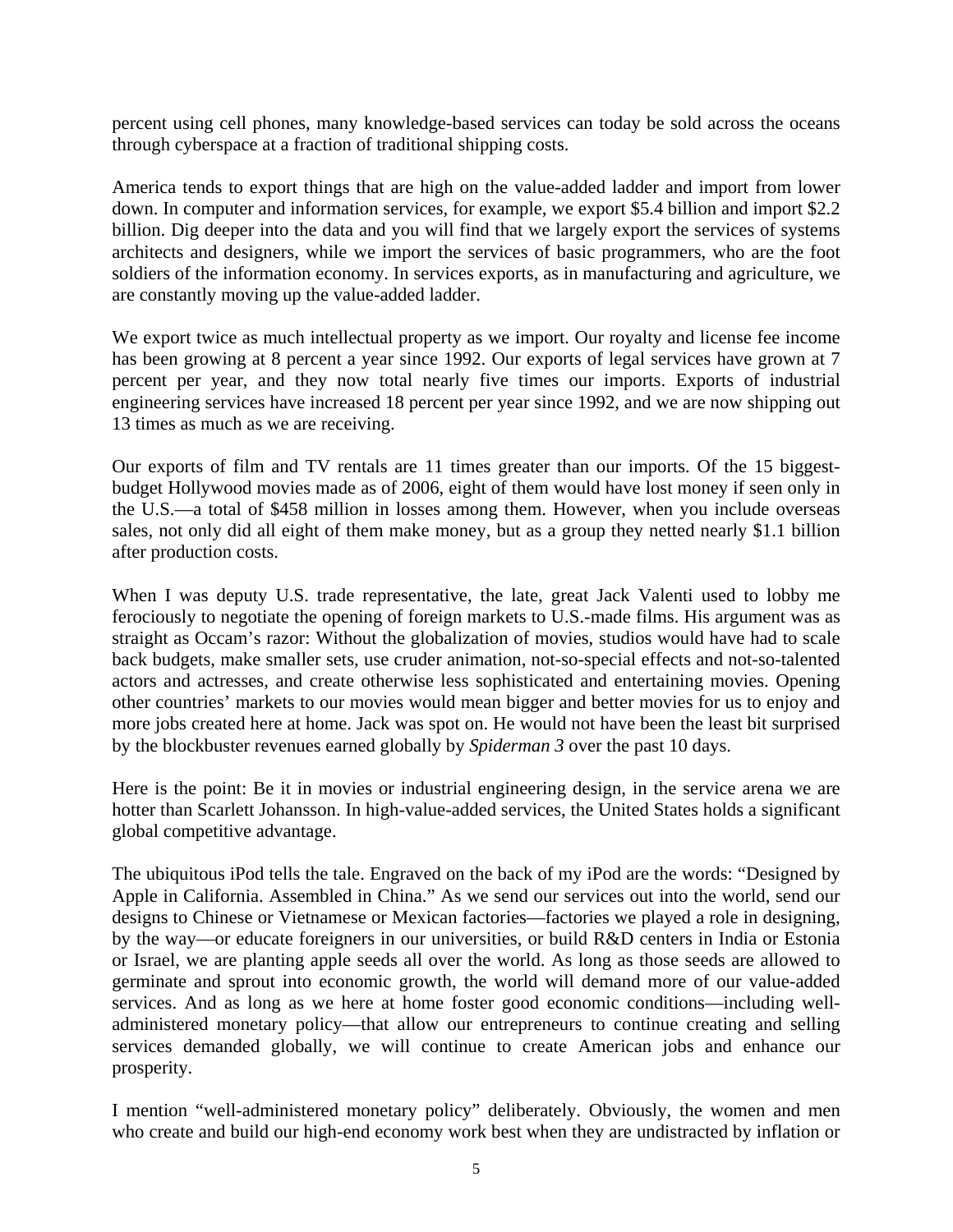other forms of economic turbulence. They can do *their* job best when we do *our* job best by administering monetary policy that underwrites sustainable noninflationary growth.

The shift to a service economy, however, has made the conduct of monetary policy both more difficult and easier. Let me touch on the challenges it poses for monetary policymakers.

The service sector is hard to measure. Services are intangible. The data for measuring the impact of services are more squishy than the relatively straightforward accounting for output in agriculture and the manufactured goods sector. To assess services, we must rely on surveys and the good judgment of the statisticians who interpret them.

There are sophisticated techniques for conducting these surveys. Yet when it comes to services, we cannot easily discern differences between quality improvements and inflationary price increases. This is less of an issue with goods, where we can more readily identify quality changes such as improvements in durability or serviceability. For example, improvements in automobiles are measured through the introduction of seatbelts, airbags and crash-worthy bumpers; the increased durability of engine and suspension components; electronic enhancements that improve fuel efficiency; better sound systems; voice-activated navigation systems and so on.

But in services, quality improvements are less clear. If your barber raises the price of a haircut, is it because you are getting a better haircut, or is it because the shop is passing on its increasing costs, or is there some other factor at play? I'm sure you've seen \$15 haircuts at a strip-mall barbershop, and you've at least heard of hundred-dollar stylings offered by salons along Wisconsin Avenue. Four-hundred-dollar haircuts have been reported—even on the heads of Democrats. Presumably, there is a quality difference between them, but we can't measure it the way we can with a '67 Mustang and Ford's 2007 model, or between the computing power of an old IBM mainframe and a modern Dell laptop.

This isn't rocket science—it's more challenging than that. In rocket science, the objective is defined and the process involves applying established mathematics. The value of services is less quantifiable, less well defined, and requires considerable judgment to distinguish between price changes resulting from inflationary pressures versus differences in quality.

Take what I do for a living as another example. Government agencies that measure employment and economic activity classify central banking under a broad category called "financial services—other." It is a service. We serve the public by distributing cash and coin, maintaining an efficient payments system, supervising banks and setting monetary policy—what many might consider important functions. If we perform our services well, the economy keeps on humming, creating jobs and building wealth. If we fail, or just mess up every now and then, our missteps send ripples through the economy. Cash does not arrive at banks or checks don't clear, inflation gains momentum or employment grows at a suboptimal rate. Yet I can't point to where our success shows up in GDP statistics. Nor can I tell you how much more or less productive I am versus my predecessors or counterparts.

Our inability to fully distinguish between quality improvements and inflation in services means that when we look at growth in nominal GDP, we can't be entirely sure how much results from the gains in real output and how much is inflation.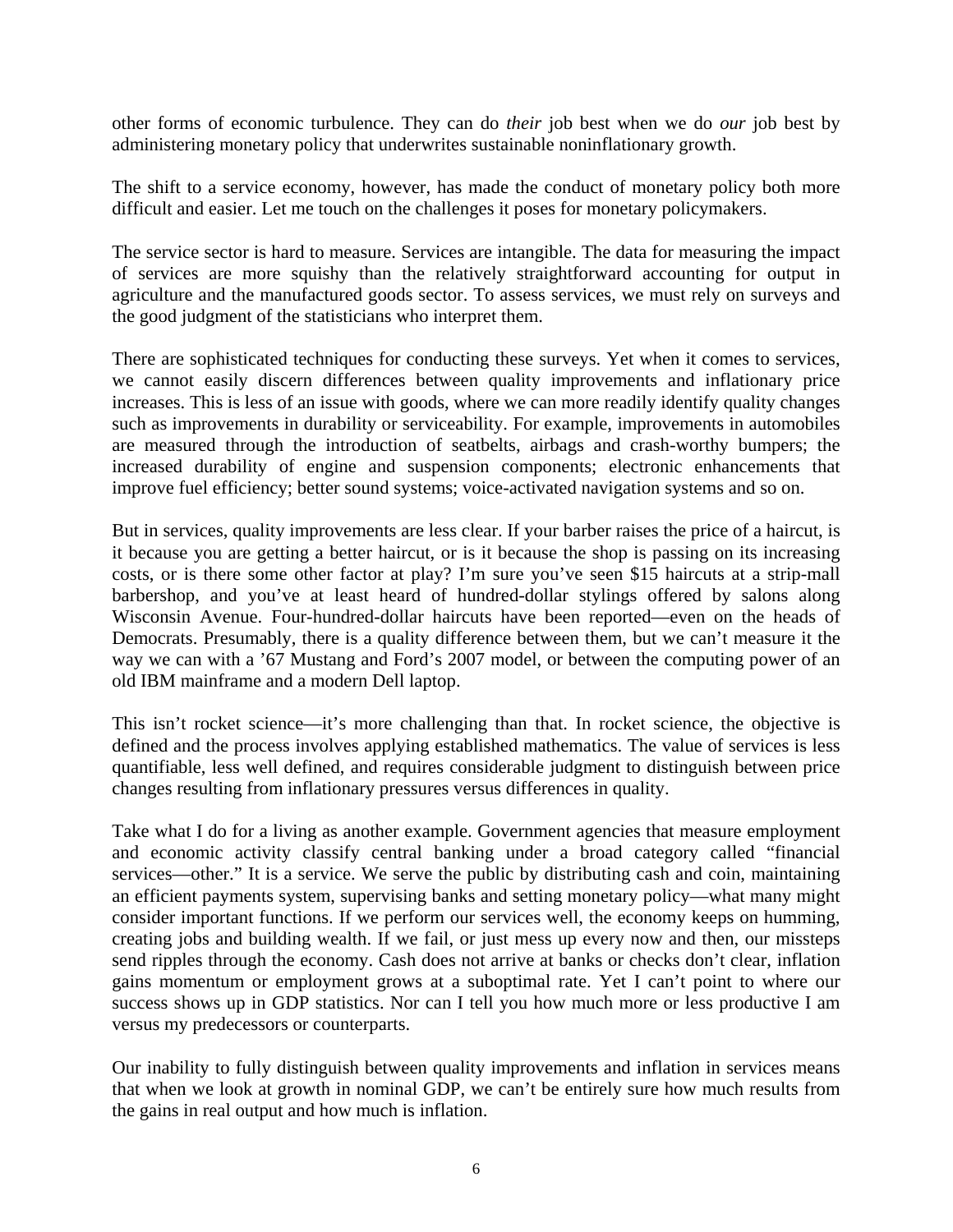That is one set of issues. And there are others. In accounting for a knowledge-based economy, for example, the very concept of investment should be broader than the traditional focus on equipment and structures. U.S. government statisticians have already expanded the definition of business investment to include software. Arguably, they should be looking at education spending—which is the very foundation of our knowledge economy—in the same way, instead of counting education costs as a consumption expense.

The point is that in our efforts to assess the speed limit and engine temperature of the economy, we have plenty of gauges on our dashboard that we can use for evaluating the manufacturing sector. Yet we are deprived of similarly reliable gauges for measuring capacity utilization and other dynamics of the service sector. We spend a terrific amount of time analyzing domestic manufacturing reports—think of the media attention given to the Philadelphia Fed's manufacturing index or the Empire State Index or, if you are astute, the Dallas Fed's manufacturing index for a district—forgive my Texas brag—that produces more manufactured products than the areas covered by either the Philadelphia or New York surveys. Manufacturing data is so refined that I can tell you whether the plastic we make is used for a bag, bottle, pipe, pillow or floor. Yet, as our economy becomes ever more services-oriented, relying on traditional, goods-focused indicators as predictors of economic activity or inflection points in the business cycle becomes more and more suspect. As comparative advantages are redistributed by globalization, the importance of foreign capacity measurements for manufacturing increases. And the need for a services capacity metric here at home becomes imperative. And yet we—and this is a collective "we," encompassing the economics profession worldwide, not just the Fed have perfected neither.

Herein lies an opportunity for enterprising analysts to rise to the challenge I've just presented and profit from the development of new data that can help alleviate the deficiencies in servicesector metrics. Many—including our co-host this afternoon, the Coalition of Service Industries draw well-deserved attention to our services sector, measuring its size, growth, scope and composition to drive home the point that the U.S. economy is services driven. While we can slice and dice the data we have, we still don't have enough of it available to help us monitor trends with the level of detail and timeliness we have for our goods-producing sectors.

I'll conclude by calling your attention to another aspect of the growing importance of services in the U.S. economy, a subtle, behind-the-scenes contribution that services are making to the decoupling of the overall economy from the manufacturing sector.

Allow me to draw your attention to Arthur Conan Doyle's mystery, "Silver Blaze." In that story, a Scotland Yard inspector asks Sherlock Holmes, "Is there any point to which you would wish to draw my attention?" Holmes replies, "To the curious incident of the dog in the night-time." Puzzled, the inspector notes, "The dog did nothing in the night-time." "That was the curious incident," Holmes says. The dog did not bark.

A "curious incident" happened in the U.S. economy during the 2001 downturn. Factory output fell by almost as much during that recession as in the 1981 recession 20 years earlier—7 percent in 2001 versus 8 percent in 1981. Yet, GDP declined by less than half a percentage point in the 2001 downturn versus 3 percent in 1981. The mystery is why the aggregate economy was so much less affected in 2001.